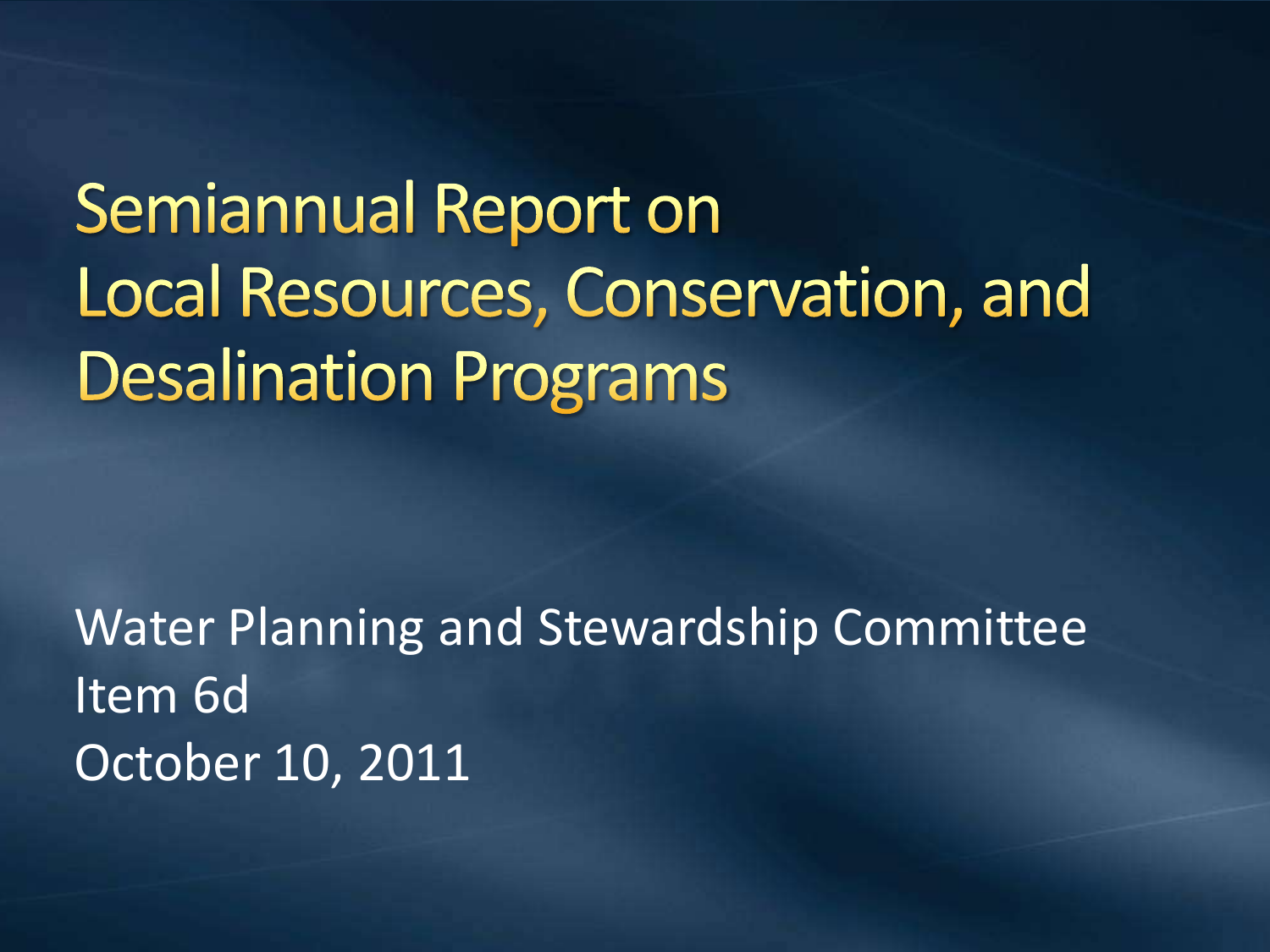#### **Administrative Code**

**§ 2715. General Manager's Semi-Annual Reports.**

(b) The General Manager shall report semiannually to the Board on the status of the District's Local Resources and Conservation Programs.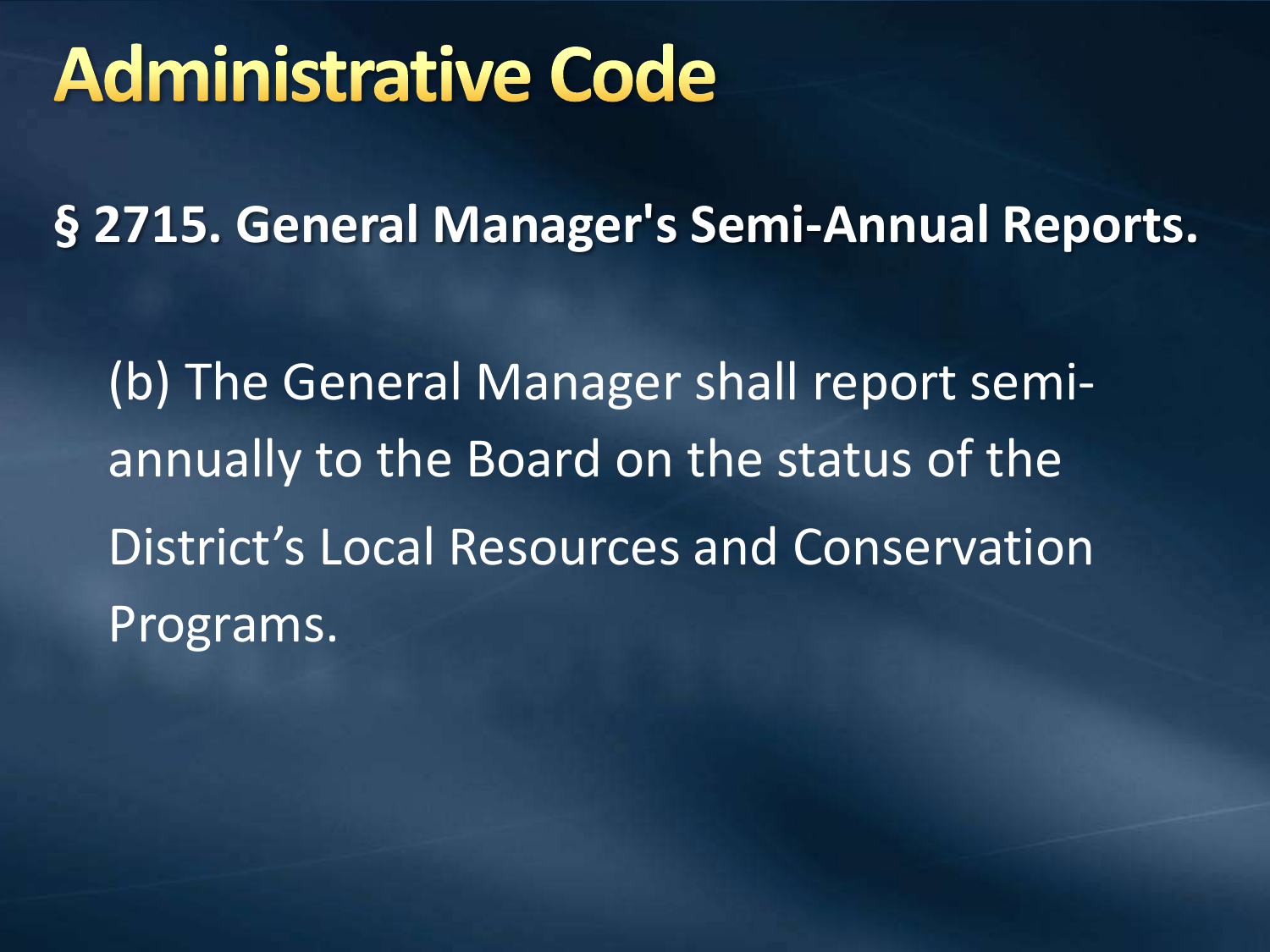# Metropolitan's Approach

**Coordinated and comprehensive** 

- Sustainable approaches to achieve IRP targets
- **Incentives as catalyst**
- **Outreach and education**
- **Strategic alliances**
- **Advancing water use efficiency** 
	- Research
	- **C** Legislation and regulations

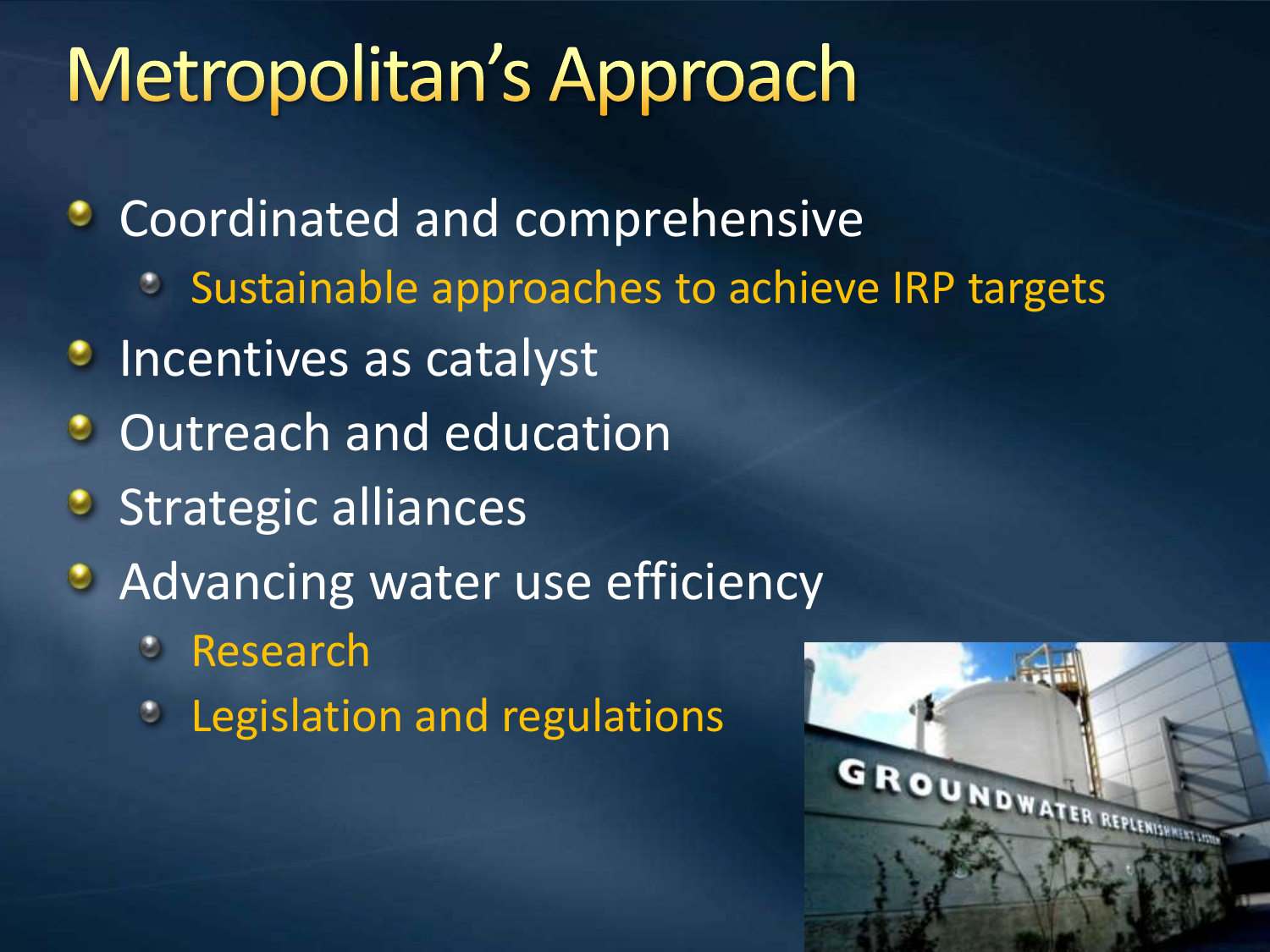#### **Conservation, LRP** and Seawater **Desalination Projects**

 $\alpha$  $\Box$ 



**Conservation** Recycled water Groundwater recovery Seawater desalination

2/3/11

Iņ.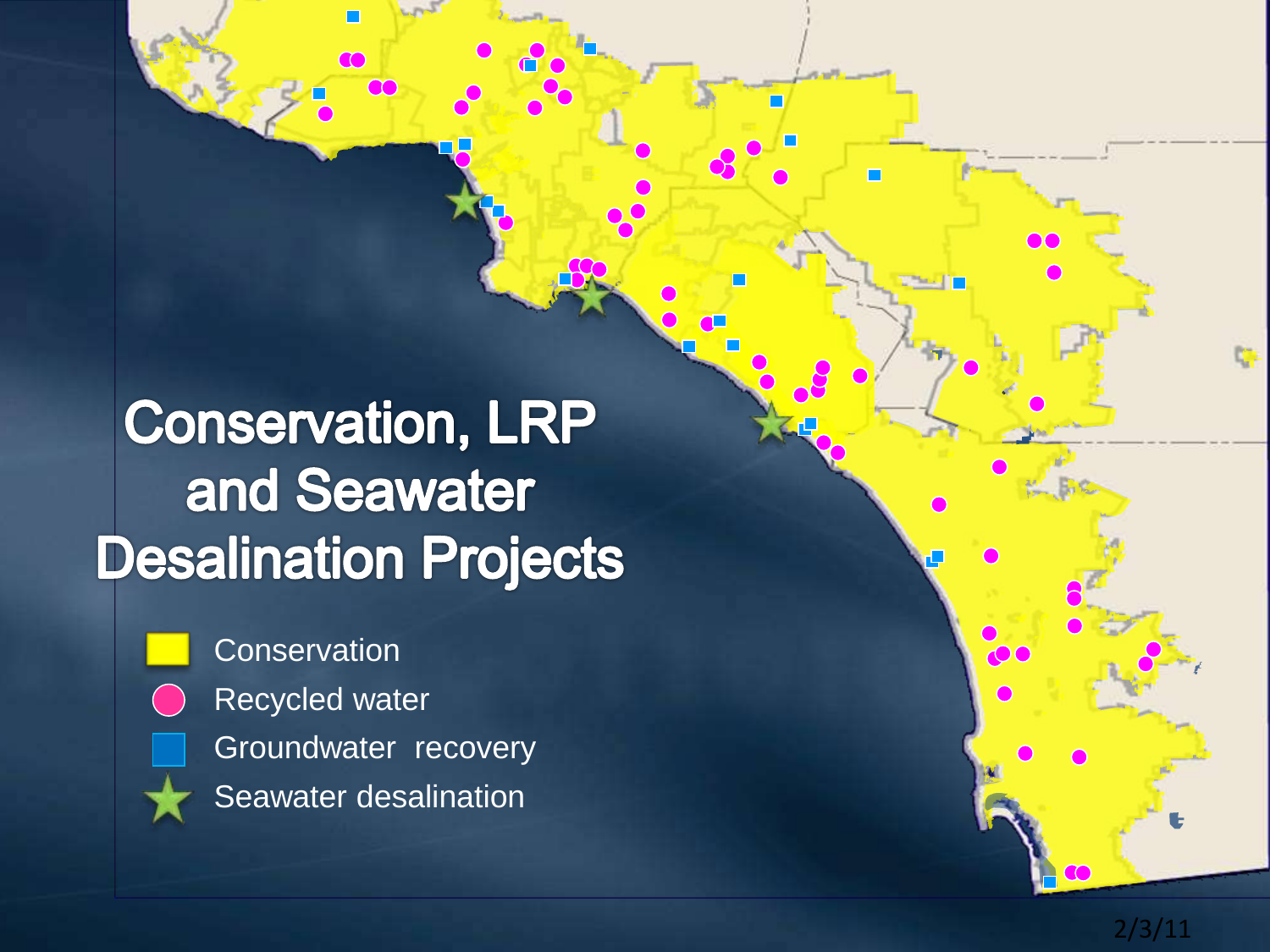### **Local Resource Achievements**

- 2 new groundwater recovery projects approved 17,000 AFY
- 81 projects in operation 205,000 AF
	- $\degree$  \$34 million in FY 2010/11
- *C* Local Resources Development Strategy Task Force
	- **C.** Review LRP incentive structure
	- **Consider alternative strategies**
	- **Identify program improvements**
- **Research** 
	- WateReuse Foundation
	- Los Angeles County Sanitation District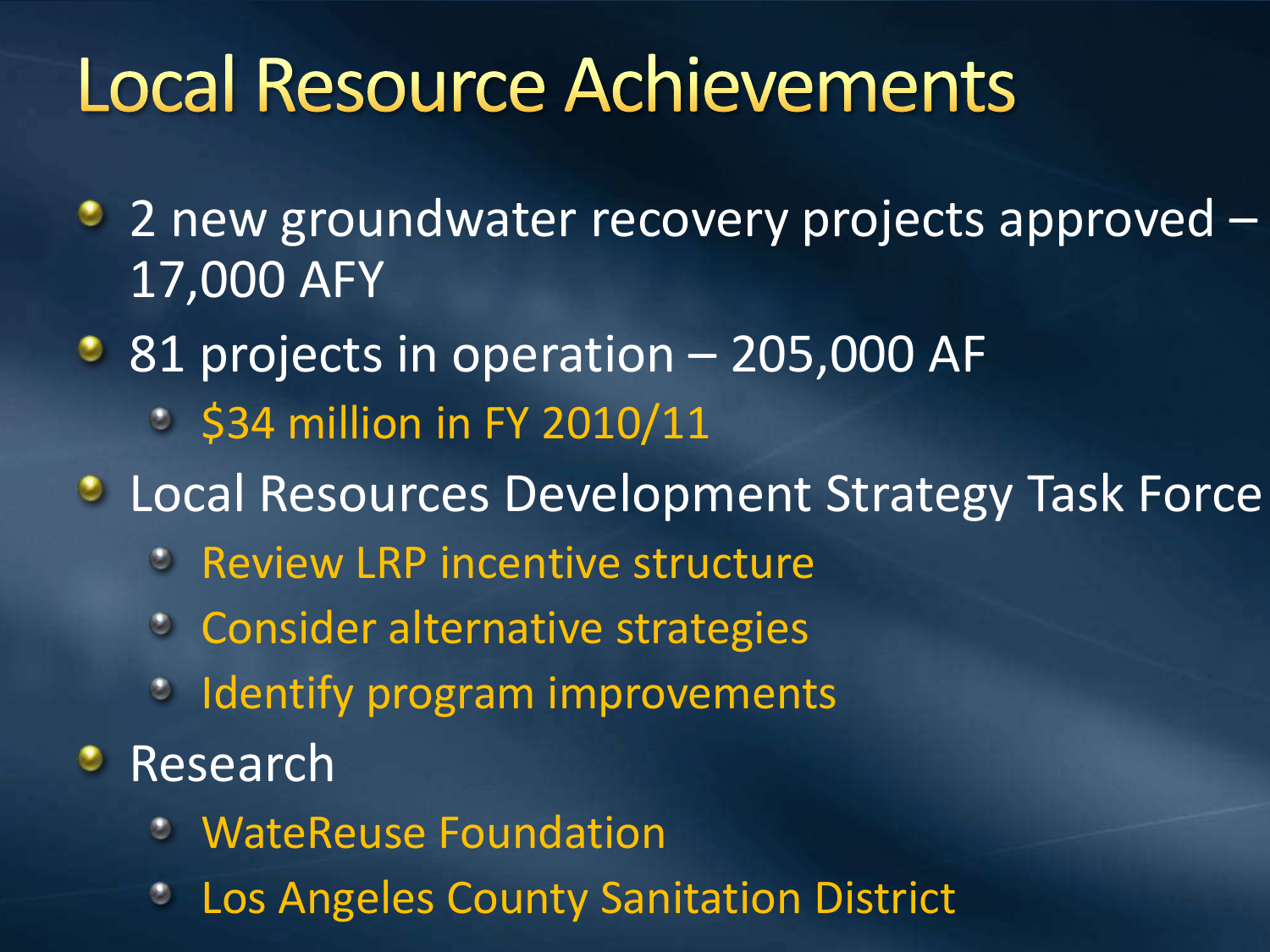Legislative, Regulatory and **Administrative Efforts** 

- 20x2020 recycled water is efficiency
- SB 918 Uniform criteria for treatment  $\bullet$ technologies
- **State Recycled Water Policy** 
	- **Streamline permitting process**
- **Statewide General Permit for Landscape Irrigation**
- **C** LA Regional Water Quality Control Board - project approval requirements

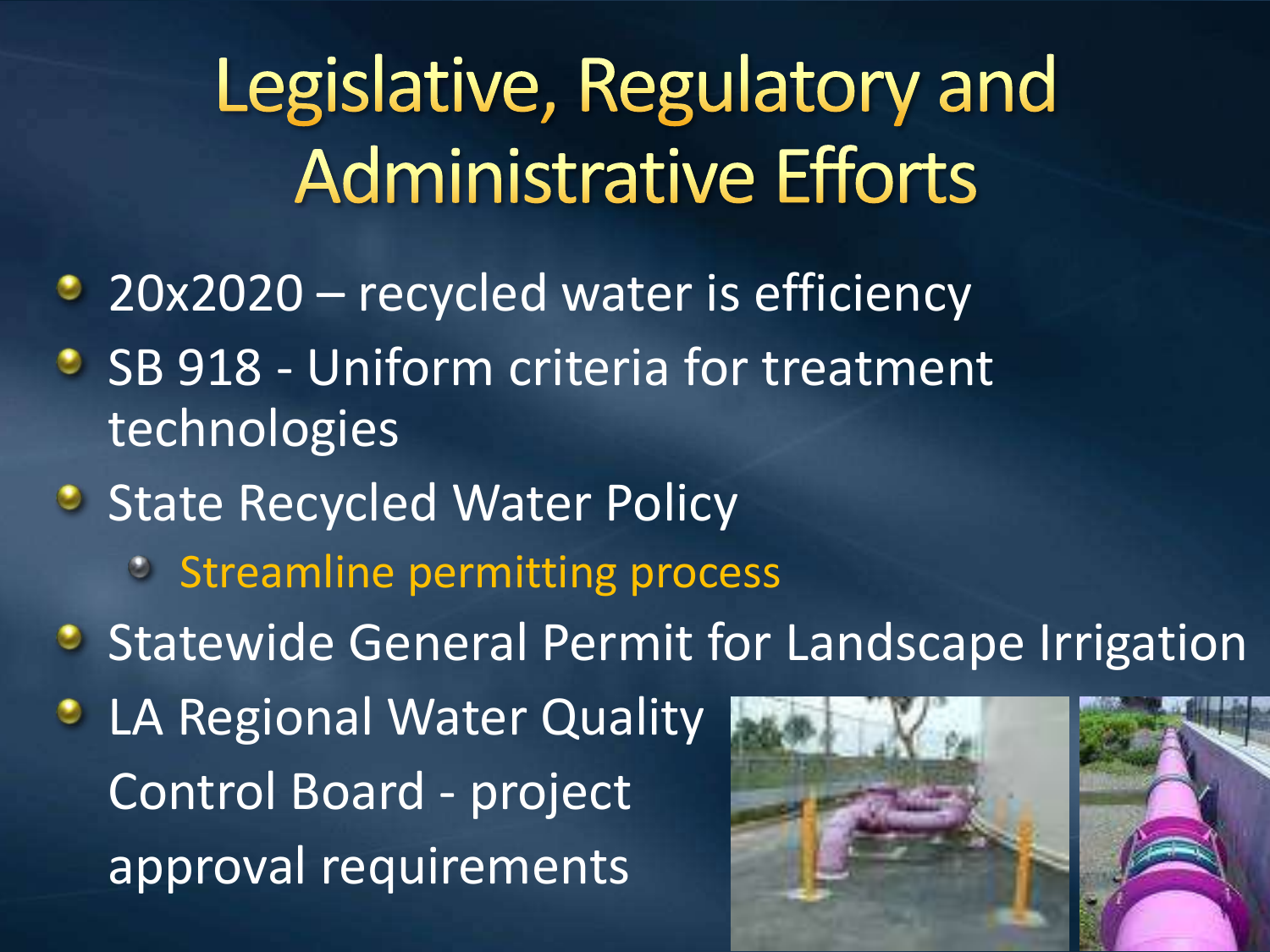## **Conservation Achievements**

**• Catalysts to change market demand** 

- Conservation Credits Program 13,000 AFY
	- **513 million in FY 2010/11**
- <sup>o</sup> Innovative Conservation Program 8 projects
- **Outreach and education** 
	- **Proper irrigation control**
	- Bewaterwise.com online and social media
- **Strategic alliances with energy utilities,** private interests, water agencies
- Development toolbox and sharing of materials.

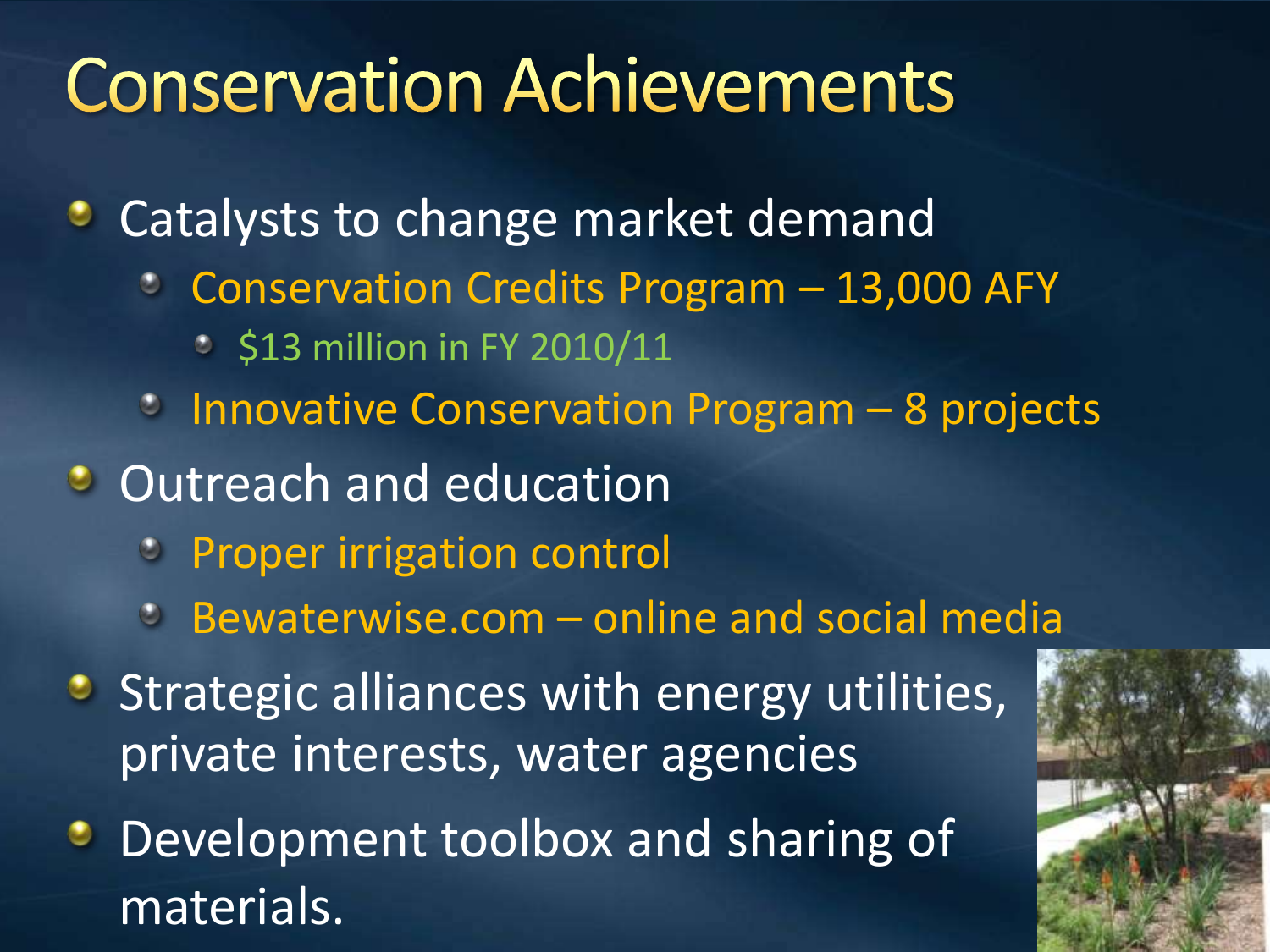Legislative, Regulatory and **Administrative Efforts** 

**US EPA WaterSense performance standards** Smart controllers, moisture sensors **California Building Standards Commission** Water use efficiency expert on advisory committees • 20x2020 – Implementation and CII Task Force

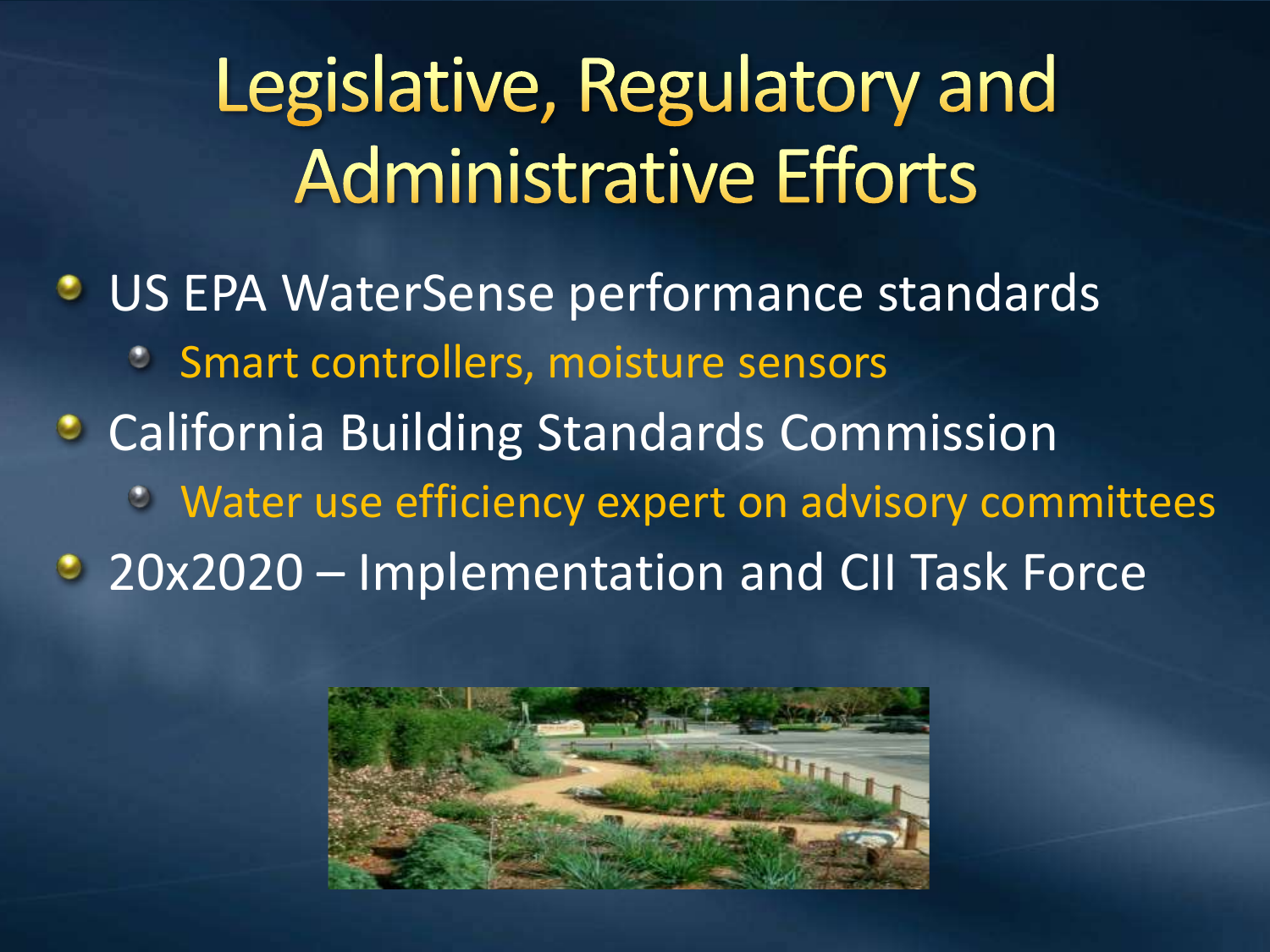### **Desalination Achievements**

**Seawater Desalination Program** <sup>3</sup> 3 signed contracts; no current production • CalDesal – founding member • Ocean Plan – intake and discharge • Ocean Protection Council – strategy action plan **• Research - Seawater Integration Studies C** Regional Integration System Analysis **Survey of International Plant** Integration